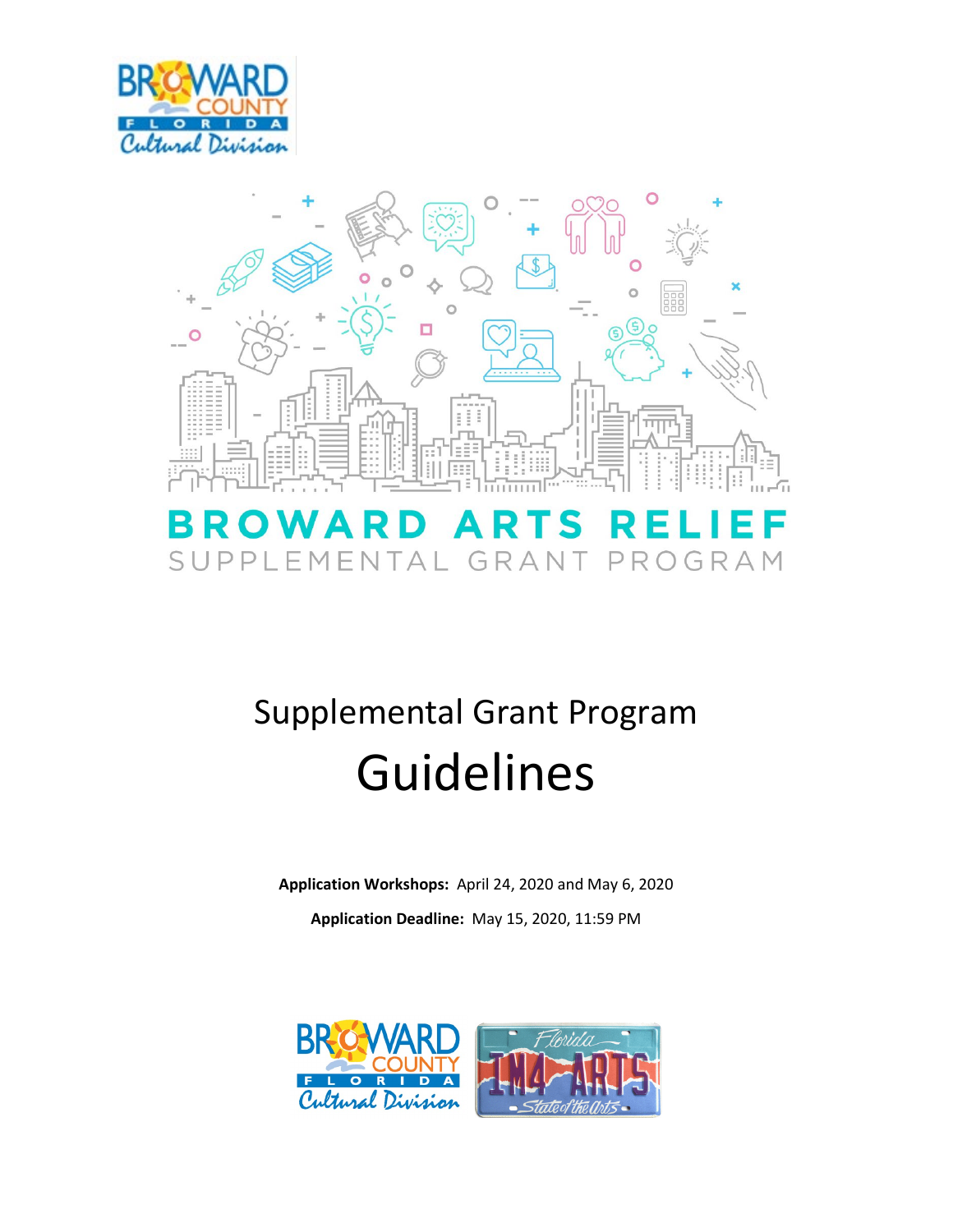

## **Supplemental Grant Program**

 arts through funds supporting general operations, arts programs, projects, and services of arts non-profits in Broward County, FL. This program will be carried out through one-time grants to eligible Broward County cultural not- for-profit organizations that received general operating support from the Cultural Division during the 2020 fiscal year (October 1, 2019 – September 30, 2020). **Purpose:** The Supplemental Grant program has been created for the purpose of preserving jobs in the

#### **Application Deadline: May 15, 2020 by 11:59 PM**

## **Program Eligibility**

Eligible Applicants: Broward County Cultural Not-for-Profit organizations currently funded through the Cultural Division's Cultural Institution Program (CINP), or Cultural Diversity Program (CDP), or Cultural Investment Program (CINV), during Fiscal Year 2020.

Funds must be used to preserve jobs for staff, or fees for artistic contractual services that have been cut or will be cut as a result of the Covid-19 crisis **(***development and fund-raising positions are not eligible for funding***)**. Applicants must be a grantee that has successfully met the artistic and organizational requirements of the Cultural Division's grant programs. Applicants must have complied with all grant reports and financial reporting requirements of previous Broward County grant agreements, if any. An applicant organization may not apply under more than one organizational name in one Broward County fiscal year unless a new name is registered with the Secretary of State during that period.

**Note: If you are receiving support, or expecting to receive support through the Coronavirus Aid, Relief, and Economic Security (CARES) Act** to preserve jobs and help support organizations forced to close operations, please make certain as you prepare your request to the Division, that the County's funding is not supporting identical positions, or duplicating contractual services, that would also be supported by this Federal program's funding. Namely the Paycheck Protection Program (PPP) and the Economic Injury Disaster Loan (EIDL).

#### Use of Funds:

- 1. Reimbursable expenses (outlined below) incurred between March 1 September 30, 2020.
- 2. Salary support, full or partial, for one or more positions that are critical to an organization's artistic mission and that have been eliminated, or are in jeopardy of elimination by September 30, 2020 as a result of the current economic climate, **And/Or,**
- 3. Fees for previously engaged artistic contractual services that have been eliminated or are in jeopardy of elimination by September 30, 2020. **Supplemental Grant Program funding cannot be used for supporting new positions or creating new artistic programs.**

Grantees will be required to submit a final report on funding received through the Supplemental Grant program from Broward County.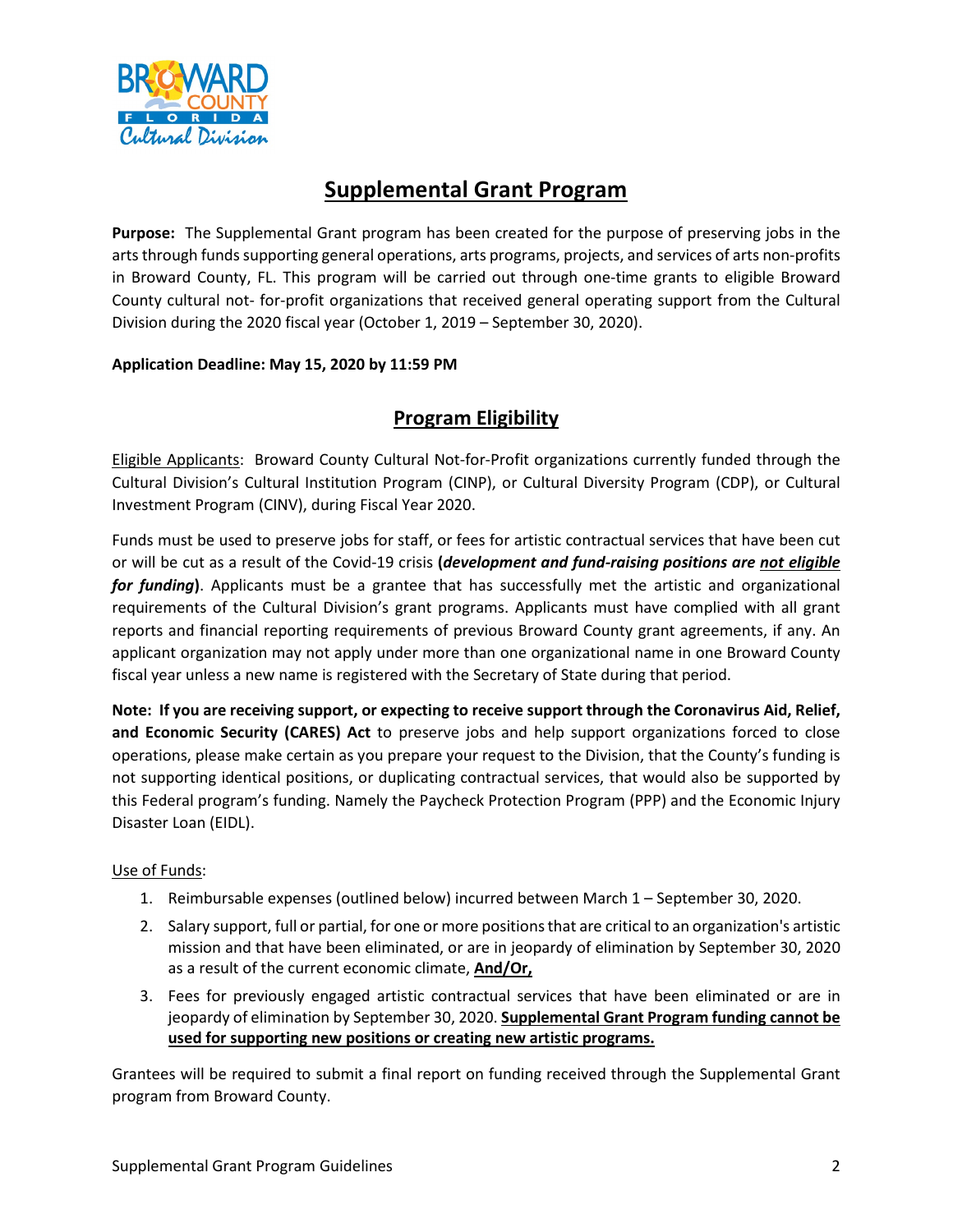

 **Ineligible activities: Salaries, wages, fringe benefits, and fees that are incurred in connection with fund raising are not allowable project expenses. Creating new positions or organizing new artistic contractual services are ineligible activities. Creating a 'paid staff' position from a position that was previously a 'volunteer staff position' (non-compensated) is an ineligible activity.** 

## **Grant Amounts and Matching Funds**

 that maximize the amount of funds distributed. Funds to organizations must demonstrate that they reach and serve underserved populations limited by geography, ethnicity, economics, or disability. The grants are non-matching. Priority will be given to cost-effective arts programs, projects and services

Request/Award Size: On a funds-available basis, eligible Broward County cultural not-for-profit organizations may request between \$2,500 to \$20,000 as outlined below.

- o Organizations with a budget size of **\$25,000-\$124,999** may request up to **\$2,500**.
- o Organizations with a budget size of **\$125k-\$500k** may request up to **\$7,500**.
- o Organizations with a budget size of **\$501k-\$1,000,000** may request up to **\$12,000**.
- o Organizations with a budget size of **\$1,000,001+** may request up to **\$20,000**.

**Grant Period**: March 1, 2020 through September 30, 2020.

#### **Review Panel, Criteria, and Scoring**

#### Review Criteria

The panel will focus on the following review criteria:

- 1. **Organizational Need**  How will salary support, or fees for artistic contractual services, directly impact job retention and sustain the core mission? What is the position(s), or program(s) that will be saved? Has the position, or service, been eliminated, or is the position, or service, clearly in jeopardy of elimination prior to September 30, 2020? What is the plan to sustain the position, or artistic contractual service, after the grant period ends? *(40 points)*
- 2. **Fiscal Condition**  What is the fiscal condition of the organization? What cost controls and budget plans are in place to maintain the organization during the economic downturn and what efforts have been made to reduce expenses? *(30 points)*
- 3. **Demographic Impact**  Describe how the position, or artistic contractual services, would impact the organization's service to audiences, limited by geography, ethnicity, economics, or disability. *(30 points)*

Scoring: Applicant scores are based on the above review criteria. An applicant must receive a minimum score of 75 points to be considered for an award. Suggested funding recommendations are based on the applicant's score and funds available.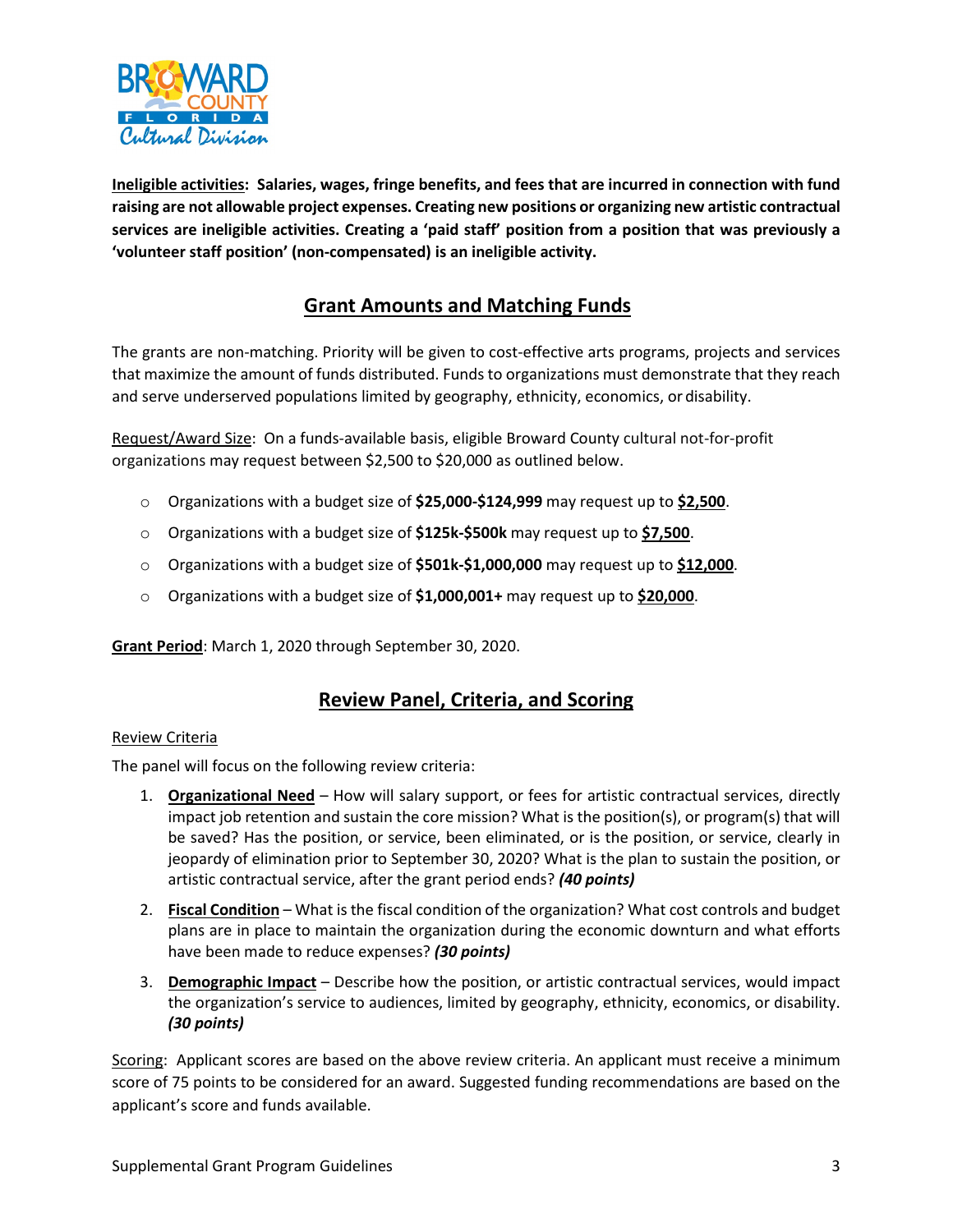

Funding Approval: Following staff review, award recommendations are forwarded to the Broward upon the organization using good faith efforts to obtain applicable financial assistance from available Cultural Council for consideration. Awards will be recommended by the Council to the County Administrator with awards made by the County Administrator or her designee. Funding is conditioned COVID-related funding, such as the federal CARES Act.

## **Application Deadline: May 15, 2020 by 11:59 PM**

Apply on-line: Applications must be filed electronically online by 11:59 PM on the deadline listed. If this date falls on a holiday celebrated by Broward County government, State of Florida, or national (federal) holiday applications are due by the first business day following the deadline.

Panel Review: Review of Supplemental Grant Program applications will be conducted by Cultural Division staff in the order they are received. Grantees will be notified of their status no later than Friday, May 29, 2020.

### **Online Application**

The application template is found on the **Supplemental Grant Program (SGP)** landing page:

<http://broward.org/Arts/Funding/Pages/SGP.aspx>

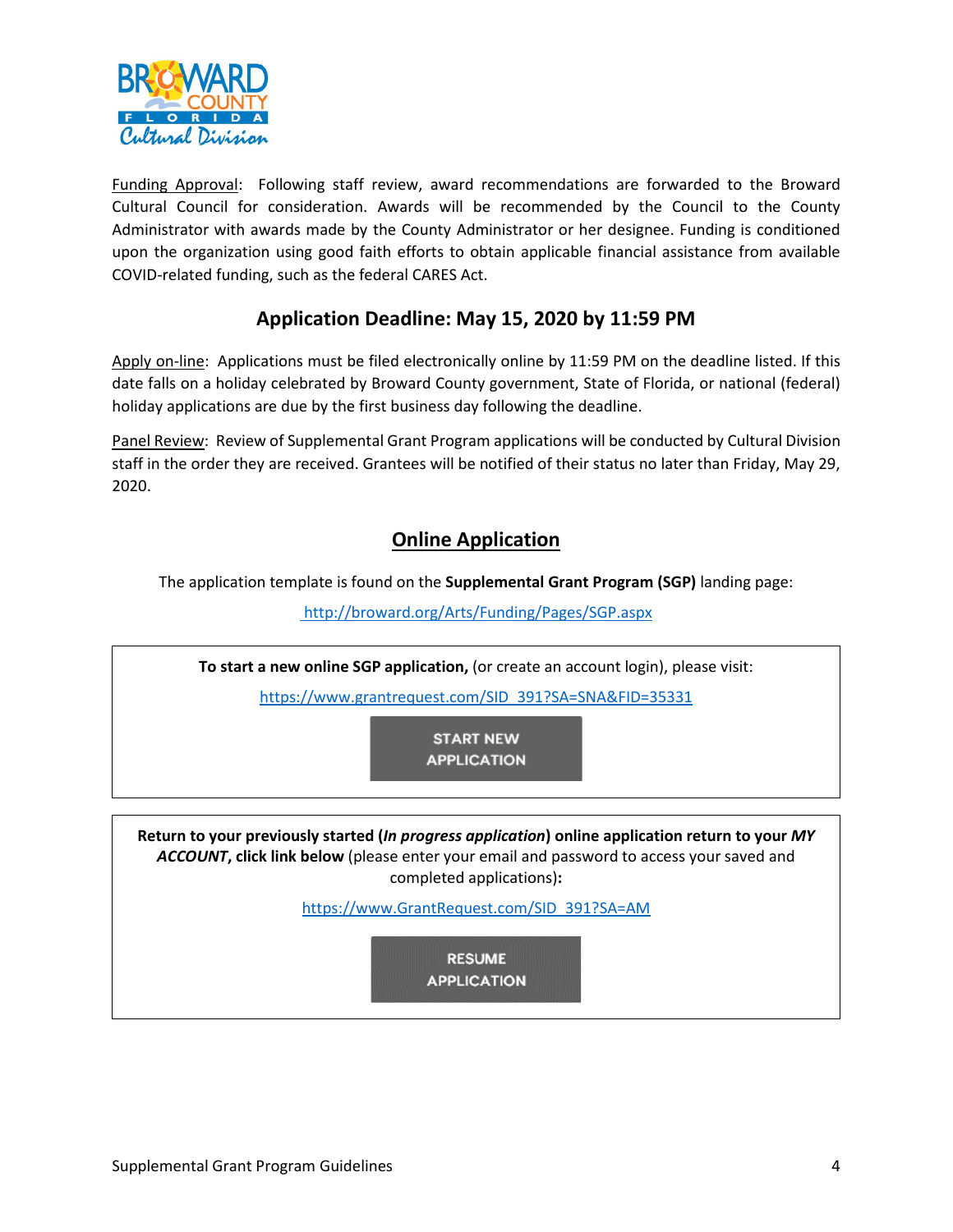

#### **Managing the Award**

Agreements and Workshops: Virtual workshops are offered on April 24, 2020 and May 6, 2020 at 2:00 PM to inform eligible applicants of the application process. Once applications are approved by the County Administrator or her designee, recommended awardees will be sent an agreement to sign. Funds will be disbursed by the County only after the agreement has been signed and certified by all parties.

 Invoices and Project Reporting: Awardees are required to keep accurate records and timecards for funded The Exhibit B is to be submitted online no later than thirty (30) calendar days after the completion of the arts programs, projects or services and document such on the final project report (Exhibit B) to the County. term for the arts programs, projects or services written on the Exhibit A (Scope of Services).

 the arts programs, projects, or services performed and meeting the requirements of the agreement. The County will pay the awardee for programs, projects or services rendered as specified in Exhibit A of the Payment: Payment of all awards is on a reimbursement basis, contingent upon successful completion of agreement.

#### **The Supplemental Grant Program is funded by the Florida Arts License Plate Program**



 The Florida Arts License Plate Program was created by the Legislature in 1994. Funds collected through the sale of these specialty plates are distributed to the counties where the plates are sold and are used to support arts organizations, programs, and activities within that county. Each county must designate a recipient organization to administer funds that support arts activities within that county. During the 2003 legislative session, Senate Bill 1954 passed, removing the Department of State from the revenue flow cycle for the Florida Arts License Plate Program. As a result of the legislation, counties will receive money directly from the Department of Highway, Safety and Motor Vehicles, allowing for a much quicker disbursement of funds.

Statutory authorization: 320.08058 (12). Enacted: 07/01/1995

For more information, please visit: <https://dos.myflorida.com/cultural/info-and-opportunities/florida-arts-license-plate/>